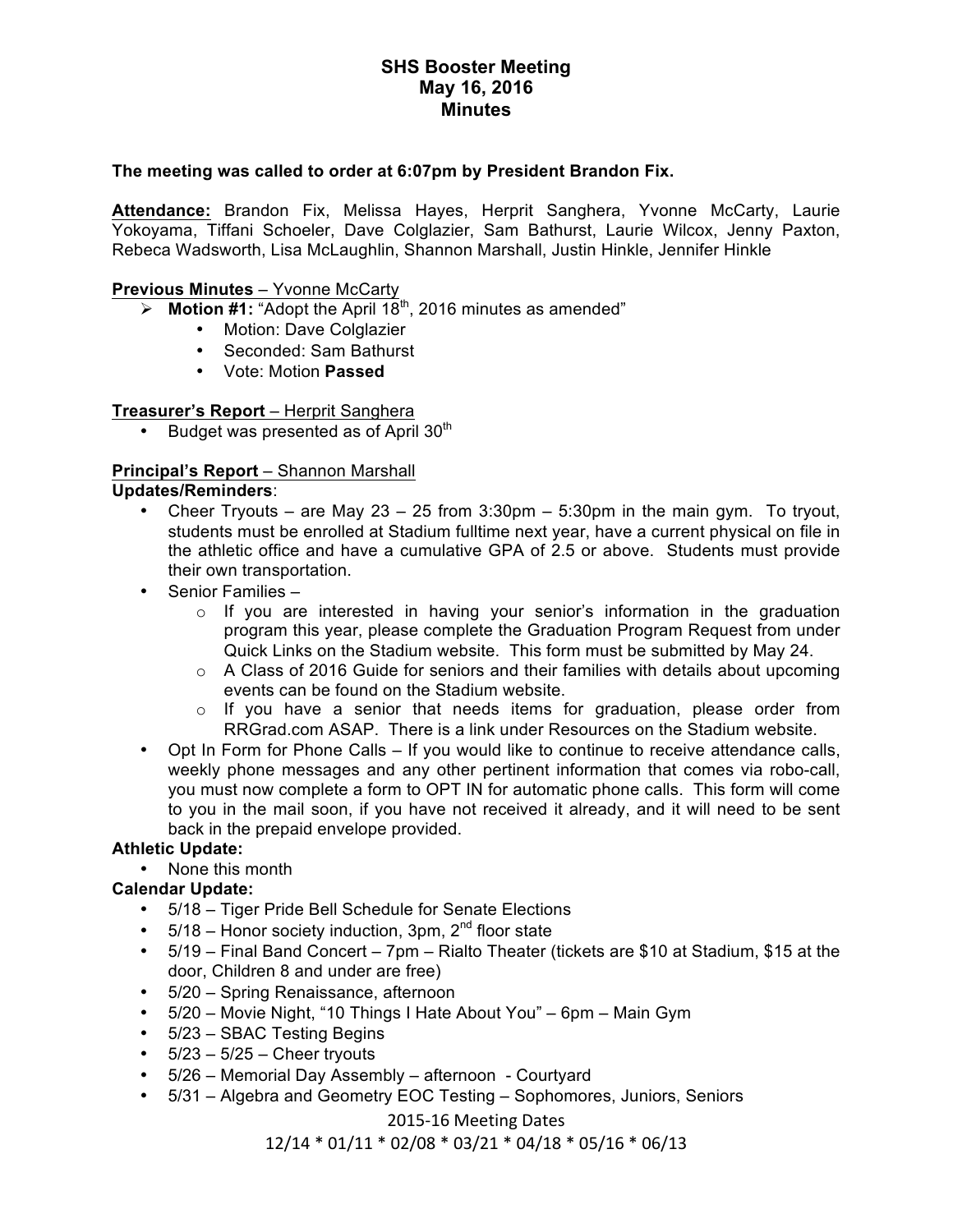# **SHS Booster Meeting May 16, 2016 Minutes**

- 6/1 Biology EOC Testing begins
- $\cdot$  6/2 SCDM 2:20pm Library
- 6/2 Dance Show 7pm Theater
- 6/3 Senior Yearbook Celebration 2:30pm Courtyard
- 6/3 City of Destiny Award Ceremony for Commander Mandigo 5pm STAR Center
- 6/4 NJROTC Awards Banquat 4:30pm Stadium Cafeteria
- $\cdot$  6/6 6/7 Senior Finals
- 6/7 Senior Awards Night 6pm Theater
- 6/8 Seniors' Last Day
- 6/9 Senior Check Out 7:30am Theater
- 6/9 Graduation Rehearsal 1pm Tacoma Dome (required for walking)
- 6/10 Graduation 7pm Tacoma Dome
- 6/13 Booster Meeting 6pm Library
- $\cdot$  6/14 Finals Periods 2, 4, 6
- $\cdot$  6/15 Finals Periods 1, 3, 5
- 6/17 Last Day of School, 10:50am Dismissal

#### **Students in the News:**

• National Merit Qualifier for next year: Kailey Allen, Joseph Lucas

#### **Presentation** – April Shine

• Graduate Tacoma

#### **Grant Proposals** – Melissa Hayes

• None

#### **New Business** – Melissa Hayes

- Senior Awards
	- $\circ$  June 7, 6:00pm Auditorium
		- **Annette Cook, Linda Lambert, Mary Chavez**
- Graduation Rehearsal
	- $\circ$  June 9, 1:15pm Tacoma Dome
		- " Lynne Wood, Mary Chavez, Laurie Wilcox, Jen Hinkle
- 2016-17 Boosters Executive Committee Elections
	- o `June 13, 2016

### **Standing Committees' Reports**

**Auction:** Brandon Fix

- Auction planning starting this summer stay tuned for meeting notices.
- Next fall's auction will be on Saturday, Nov.  $5<sup>th</sup>$ .

**Concessions:** Karen Crumbley

- Need to move items that may be expiring before the end of the school year.
- Looking at improvement ideas for next year.
- **Membership:** Yvonne McCarty
	- Same as last month 180 members, of which 29 are staff

**SCDM:**

- Confirmed testing dates
- Gender neutral bathrooms discussed
- Field trips discussed

#### 2015-16 Meeting Dates

12/14 \* 01/11 \* 02/08 \* 03/21 \* 04/18 \* 05/16 \* 06/13